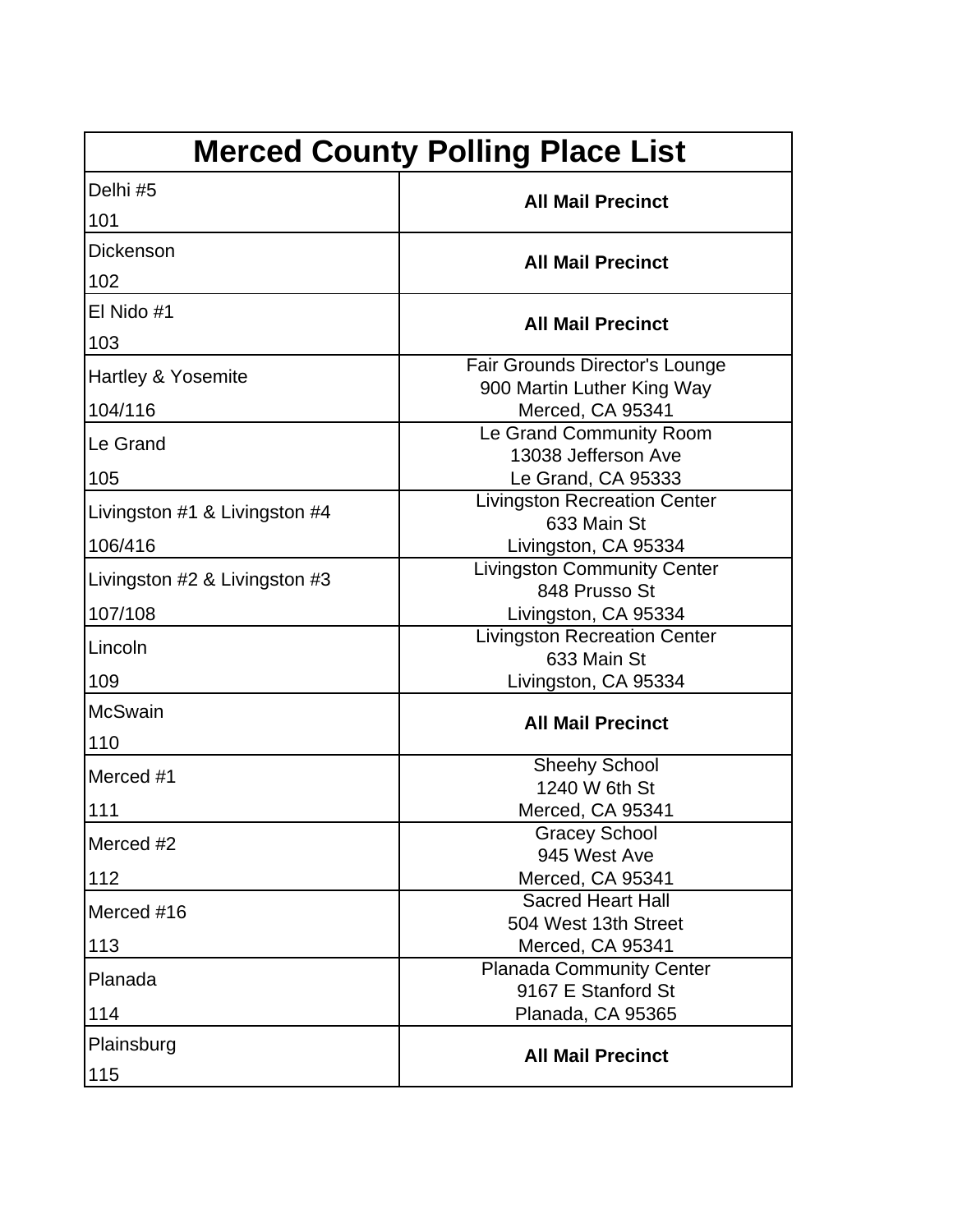| 2222 E Olive Ave<br>Merced, CA 95340<br><b>Church of Christ</b><br>Bear Creek South #1 & Lingard<br>2050 E Yosemite Pkwy<br>204/205<br>Merced, CA 95340<br>American Legion Hall<br>939 W Main St<br>206/227<br>Merced, CA 95340<br><b>Park Merced</b><br>3050 M St<br>Merced, CA 95348<br>207/215<br><b>Merced County Admin Building</b><br>Merced #5, #9, & #10<br>2222 M St<br>Merced, CA 95340<br><b>Christian Life Center</b><br>Merced #6 & Merced #19<br>650 E Olive Ave<br>Merced, CA 95340<br><b>Creekside Evangelical Free Church</b><br>Merced #7 & Merced #8<br>2876 N "G" St<br>210/211<br>Merced, CA 95340<br><b>Ada Givens School</b><br>2900 Green St<br>214<br>Merced, CA 95340<br><b>Stratford Evans Reception Hall</b><br>1490 B Street<br>216/218<br>Merced, CA 95341<br>Christian Church of the Valley<br>Merced #14<br>2212 Cherry Ave<br>Merced, CA 95340<br><b>Sierra Portal</b><br>Merced #17<br>2240 Yosemite Pkwy<br>Merced, CA 95341<br><b>Pioneer School</b><br>Merced #18<br>2950 E Gerard Ave<br>220<br>Merced, CA 95341<br><b>First Christian Church</b><br>1345 E Olive Ave<br>222/223<br>Merced, CA 95340<br><b>First Baptist Church</b><br>Merced #22 & Merced #29<br>500 Buena Vista Dr<br>Merced, CA 95348 | Bear Creek North #1, #2, & #3 | Seventh Day Adventist Church |
|------------------------------------------------------------------------------------------------------------------------------------------------------------------------------------------------------------------------------------------------------------------------------------------------------------------------------------------------------------------------------------------------------------------------------------------------------------------------------------------------------------------------------------------------------------------------------------------------------------------------------------------------------------------------------------------------------------------------------------------------------------------------------------------------------------------------------------------------------------------------------------------------------------------------------------------------------------------------------------------------------------------------------------------------------------------------------------------------------------------------------------------------------------------------------------------------------------------------------------------------|-------------------------------|------------------------------|
|                                                                                                                                                                                                                                                                                                                                                                                                                                                                                                                                                                                                                                                                                                                                                                                                                                                                                                                                                                                                                                                                                                                                                                                                                                                |                               |                              |
|                                                                                                                                                                                                                                                                                                                                                                                                                                                                                                                                                                                                                                                                                                                                                                                                                                                                                                                                                                                                                                                                                                                                                                                                                                                | 201/202/203                   |                              |
|                                                                                                                                                                                                                                                                                                                                                                                                                                                                                                                                                                                                                                                                                                                                                                                                                                                                                                                                                                                                                                                                                                                                                                                                                                                |                               |                              |
|                                                                                                                                                                                                                                                                                                                                                                                                                                                                                                                                                                                                                                                                                                                                                                                                                                                                                                                                                                                                                                                                                                                                                                                                                                                |                               |                              |
|                                                                                                                                                                                                                                                                                                                                                                                                                                                                                                                                                                                                                                                                                                                                                                                                                                                                                                                                                                                                                                                                                                                                                                                                                                                |                               |                              |
|                                                                                                                                                                                                                                                                                                                                                                                                                                                                                                                                                                                                                                                                                                                                                                                                                                                                                                                                                                                                                                                                                                                                                                                                                                                | Merced #3 & Merced #30        |                              |
|                                                                                                                                                                                                                                                                                                                                                                                                                                                                                                                                                                                                                                                                                                                                                                                                                                                                                                                                                                                                                                                                                                                                                                                                                                                |                               |                              |
|                                                                                                                                                                                                                                                                                                                                                                                                                                                                                                                                                                                                                                                                                                                                                                                                                                                                                                                                                                                                                                                                                                                                                                                                                                                |                               |                              |
|                                                                                                                                                                                                                                                                                                                                                                                                                                                                                                                                                                                                                                                                                                                                                                                                                                                                                                                                                                                                                                                                                                                                                                                                                                                | Merced #4 & Merced #12        |                              |
|                                                                                                                                                                                                                                                                                                                                                                                                                                                                                                                                                                                                                                                                                                                                                                                                                                                                                                                                                                                                                                                                                                                                                                                                                                                |                               |                              |
|                                                                                                                                                                                                                                                                                                                                                                                                                                                                                                                                                                                                                                                                                                                                                                                                                                                                                                                                                                                                                                                                                                                                                                                                                                                |                               |                              |
|                                                                                                                                                                                                                                                                                                                                                                                                                                                                                                                                                                                                                                                                                                                                                                                                                                                                                                                                                                                                                                                                                                                                                                                                                                                |                               |                              |
|                                                                                                                                                                                                                                                                                                                                                                                                                                                                                                                                                                                                                                                                                                                                                                                                                                                                                                                                                                                                                                                                                                                                                                                                                                                | 208/212/213                   |                              |
|                                                                                                                                                                                                                                                                                                                                                                                                                                                                                                                                                                                                                                                                                                                                                                                                                                                                                                                                                                                                                                                                                                                                                                                                                                                |                               |                              |
|                                                                                                                                                                                                                                                                                                                                                                                                                                                                                                                                                                                                                                                                                                                                                                                                                                                                                                                                                                                                                                                                                                                                                                                                                                                |                               |                              |
|                                                                                                                                                                                                                                                                                                                                                                                                                                                                                                                                                                                                                                                                                                                                                                                                                                                                                                                                                                                                                                                                                                                                                                                                                                                | 209/221                       |                              |
|                                                                                                                                                                                                                                                                                                                                                                                                                                                                                                                                                                                                                                                                                                                                                                                                                                                                                                                                                                                                                                                                                                                                                                                                                                                |                               |                              |
|                                                                                                                                                                                                                                                                                                                                                                                                                                                                                                                                                                                                                                                                                                                                                                                                                                                                                                                                                                                                                                                                                                                                                                                                                                                |                               |                              |
|                                                                                                                                                                                                                                                                                                                                                                                                                                                                                                                                                                                                                                                                                                                                                                                                                                                                                                                                                                                                                                                                                                                                                                                                                                                |                               |                              |
|                                                                                                                                                                                                                                                                                                                                                                                                                                                                                                                                                                                                                                                                                                                                                                                                                                                                                                                                                                                                                                                                                                                                                                                                                                                | Merced #11                    |                              |
|                                                                                                                                                                                                                                                                                                                                                                                                                                                                                                                                                                                                                                                                                                                                                                                                                                                                                                                                                                                                                                                                                                                                                                                                                                                |                               |                              |
|                                                                                                                                                                                                                                                                                                                                                                                                                                                                                                                                                                                                                                                                                                                                                                                                                                                                                                                                                                                                                                                                                                                                                                                                                                                |                               |                              |
|                                                                                                                                                                                                                                                                                                                                                                                                                                                                                                                                                                                                                                                                                                                                                                                                                                                                                                                                                                                                                                                                                                                                                                                                                                                | Merced #13 & Merced #15       |                              |
|                                                                                                                                                                                                                                                                                                                                                                                                                                                                                                                                                                                                                                                                                                                                                                                                                                                                                                                                                                                                                                                                                                                                                                                                                                                |                               |                              |
|                                                                                                                                                                                                                                                                                                                                                                                                                                                                                                                                                                                                                                                                                                                                                                                                                                                                                                                                                                                                                                                                                                                                                                                                                                                |                               |                              |
|                                                                                                                                                                                                                                                                                                                                                                                                                                                                                                                                                                                                                                                                                                                                                                                                                                                                                                                                                                                                                                                                                                                                                                                                                                                |                               |                              |
|                                                                                                                                                                                                                                                                                                                                                                                                                                                                                                                                                                                                                                                                                                                                                                                                                                                                                                                                                                                                                                                                                                                                                                                                                                                | 217                           |                              |
|                                                                                                                                                                                                                                                                                                                                                                                                                                                                                                                                                                                                                                                                                                                                                                                                                                                                                                                                                                                                                                                                                                                                                                                                                                                |                               |                              |
|                                                                                                                                                                                                                                                                                                                                                                                                                                                                                                                                                                                                                                                                                                                                                                                                                                                                                                                                                                                                                                                                                                                                                                                                                                                |                               |                              |
|                                                                                                                                                                                                                                                                                                                                                                                                                                                                                                                                                                                                                                                                                                                                                                                                                                                                                                                                                                                                                                                                                                                                                                                                                                                | 219                           |                              |
|                                                                                                                                                                                                                                                                                                                                                                                                                                                                                                                                                                                                                                                                                                                                                                                                                                                                                                                                                                                                                                                                                                                                                                                                                                                |                               |                              |
|                                                                                                                                                                                                                                                                                                                                                                                                                                                                                                                                                                                                                                                                                                                                                                                                                                                                                                                                                                                                                                                                                                                                                                                                                                                |                               |                              |
|                                                                                                                                                                                                                                                                                                                                                                                                                                                                                                                                                                                                                                                                                                                                                                                                                                                                                                                                                                                                                                                                                                                                                                                                                                                |                               |                              |
|                                                                                                                                                                                                                                                                                                                                                                                                                                                                                                                                                                                                                                                                                                                                                                                                                                                                                                                                                                                                                                                                                                                                                                                                                                                | Merced #20 & Merced #21       |                              |
|                                                                                                                                                                                                                                                                                                                                                                                                                                                                                                                                                                                                                                                                                                                                                                                                                                                                                                                                                                                                                                                                                                                                                                                                                                                |                               |                              |
|                                                                                                                                                                                                                                                                                                                                                                                                                                                                                                                                                                                                                                                                                                                                                                                                                                                                                                                                                                                                                                                                                                                                                                                                                                                |                               |                              |
|                                                                                                                                                                                                                                                                                                                                                                                                                                                                                                                                                                                                                                                                                                                                                                                                                                                                                                                                                                                                                                                                                                                                                                                                                                                |                               |                              |
|                                                                                                                                                                                                                                                                                                                                                                                                                                                                                                                                                                                                                                                                                                                                                                                                                                                                                                                                                                                                                                                                                                                                                                                                                                                | 224/226                       |                              |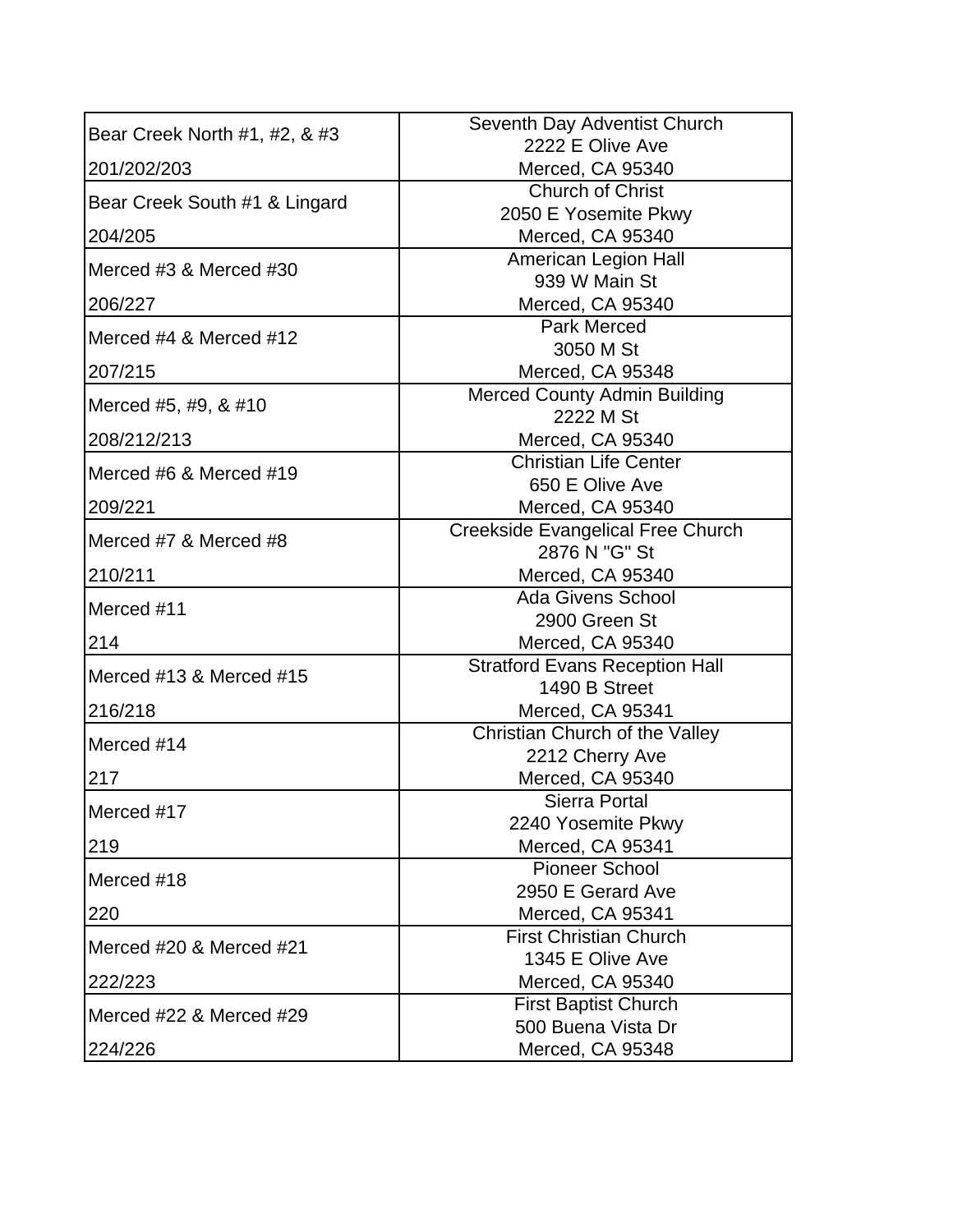| Merced #27 & Merced #32      | <b>City Fire Station</b>                            |
|------------------------------|-----------------------------------------------------|
|                              | 3520 N Parsons Ave                                  |
| 225/228                      | Merced, CA 95340                                    |
| Atwater #1 & Atwater #2      | <b>Atwater Veterans Hall</b>                        |
|                              | 5th & Broadway                                      |
| 301/302                      | Atwater, CA 95301                                   |
| Atwater #3 & Atwater #4      | <b>Campbell Hall- Liberty Fellowship</b>            |
|                              | 281 E Juniper Ave                                   |
| 303/304                      | Atwater, CA 95301<br>Holy Cross Church              |
| Atwater #5 & Atwater #8      | 1495 Underwood Ave                                  |
| 305/308                      | Atwater, CA 95301                                   |
|                              | <b>Atwater Community Center</b>                     |
| Atwater #6 & Atwater #7      | 760 E Bellevue Rd                                   |
| 306/307                      | Atwater, CA 95301                                   |
|                              | <b>First Church of God</b>                          |
| Atwater #9 & Atwater #10     | 2100 Fruitland Ave                                  |
| 309/310                      | Atwater, CA 95301                                   |
| Atwater #11                  | <b>Atwater Library</b>                              |
|                              | 3rd & Grove St                                      |
| 311                          | Atwater, CA 95301                                   |
| Escholtzia & Rotterdam       | <b>McKee Fire Station</b>                           |
|                              | 3360 McKee Rd                                       |
| 312/324                      | Merced, CA 95340                                    |
| <b>Fleming &amp; Landram</b> | <b>McSwain Fire Station</b>                         |
|                              | 961 S Gurr Rd                                       |
| 313/317                      | Atwater, CA 95301                                   |
| Franklin #1, #2, & #3        | <b>Gospel Defenders Church</b><br>2909 Beachwood Dr |
| 314/315/316                  | Merced, CA 95348                                    |
|                              | Courtyard at Merced (Regent House)                  |
| Merced #23, #26, #31, & #33  | 3420 R St                                           |
| 318/321/325/326              | Merced, CA 95348                                    |
|                              | Sierra Presbyterian Church                          |
| Merced #24 & Merced #25      | 3603 M St                                           |
| 319/320                      | Merced, CA 95348                                    |
| Merced #28                   | Shepherd of the Valley Church                       |
|                              | 1455 E Yosemite Ave                                 |
| 322                          | Merced, CA 95340                                    |
| Mitchell                     | <b>First Church of God</b>                          |
|                              | 2100 Fruitland Ave                                  |
| 323                          | Atwater, CA 95301                                   |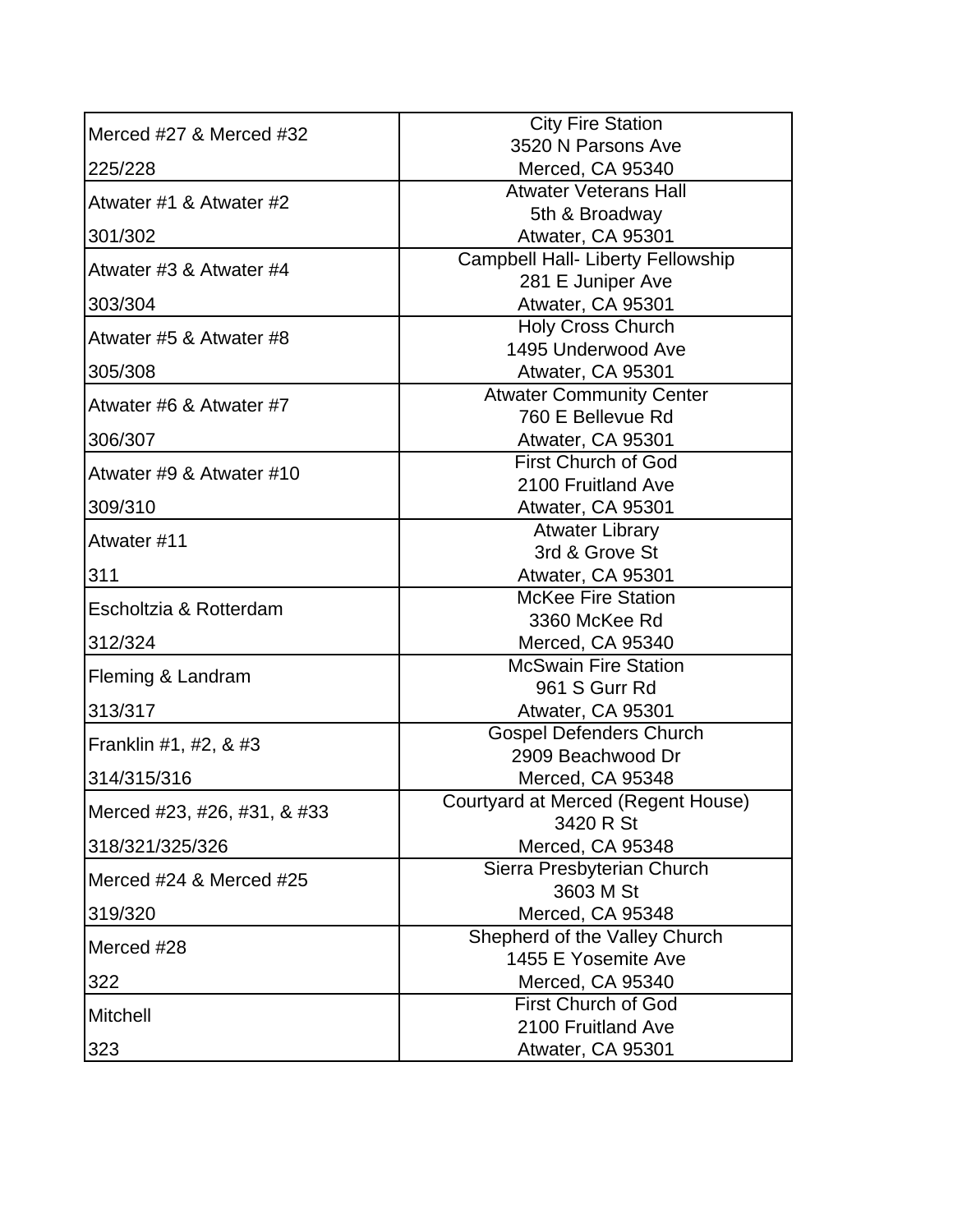| <b>Ballico</b>                    | <b>Veteran's Memorial Building</b>                  |
|-----------------------------------|-----------------------------------------------------|
|                                   | 11305 Ballico Ave                                   |
| 401                               | Ballico, CA 95303                                   |
| Bear Creek South #2               | <b>All Mail Precinct</b>                            |
| 402                               |                                                     |
| Cressey & Swan                    | <b>Cressey Fire Station</b>                         |
| 403/421                           | 9255 Cressey Way<br>Cressey, CA 95312               |
|                                   | Presbyterian Church                                 |
| Delhi #1 & Delhi #4               | 15917 W El Capitan Way                              |
| 404/407                           | Delhi, CA 95315                                     |
| Delhi #2 & Delhi #3               | Presbyterian Church                                 |
|                                   | 15917 W El Capitan Way                              |
| 405/406                           | Delhi, CA 95315                                     |
| Farmland                          | <b>All Mail Precinct</b>                            |
| 408                               |                                                     |
| <b>Gustine Rural</b>              | <b>Gustine Veteran's Hall</b>                       |
|                                   | 145 5th St                                          |
| 409                               | Gustine, CA 95322                                   |
| Gustine #1 & Gustine #2           | <b>Gustine Veteran's Hall</b>                       |
| 410/411                           | 145 5th St                                          |
|                                   | Gustine, CA 95322<br><b>Hilmar Grange</b>           |
| Hilmar #1, #2, #3, & Hilmar Rural | 8188 Lander Ave                                     |
| 412/413/414/415                   | Hilmar, CA 95324                                    |
|                                   | <b>Atwater Women's Club</b>                         |
| Raisin                            | 1201 Grove Ave                                      |
| 417                               | Atwater, CA 95301                                   |
| Snelling                          | <b>Snelling-Merced Falls Elem. School</b>           |
|                                   | 16099 N Hwy 59                                      |
| 418                               | Snelling, CA 95369<br><b>Stevinson Fire Station</b> |
| <b>Stevinson</b>                  | 2738 Lander Ave                                     |
| 419                               | Stevinson, CA 95374                                 |
| <b>South White Crane</b>          |                                                     |
|                                   | <b>All Mail Precinct</b>                            |
| 420                               |                                                     |
| Washington                        | <b>Washington School</b><br>4402 W Oakdale Rd       |
| 422                               | Winton, CA 95388                                    |
|                                   |                                                     |
| <b>White Crane</b>                | <b>All Mail Precinct</b>                            |
| 423                               |                                                     |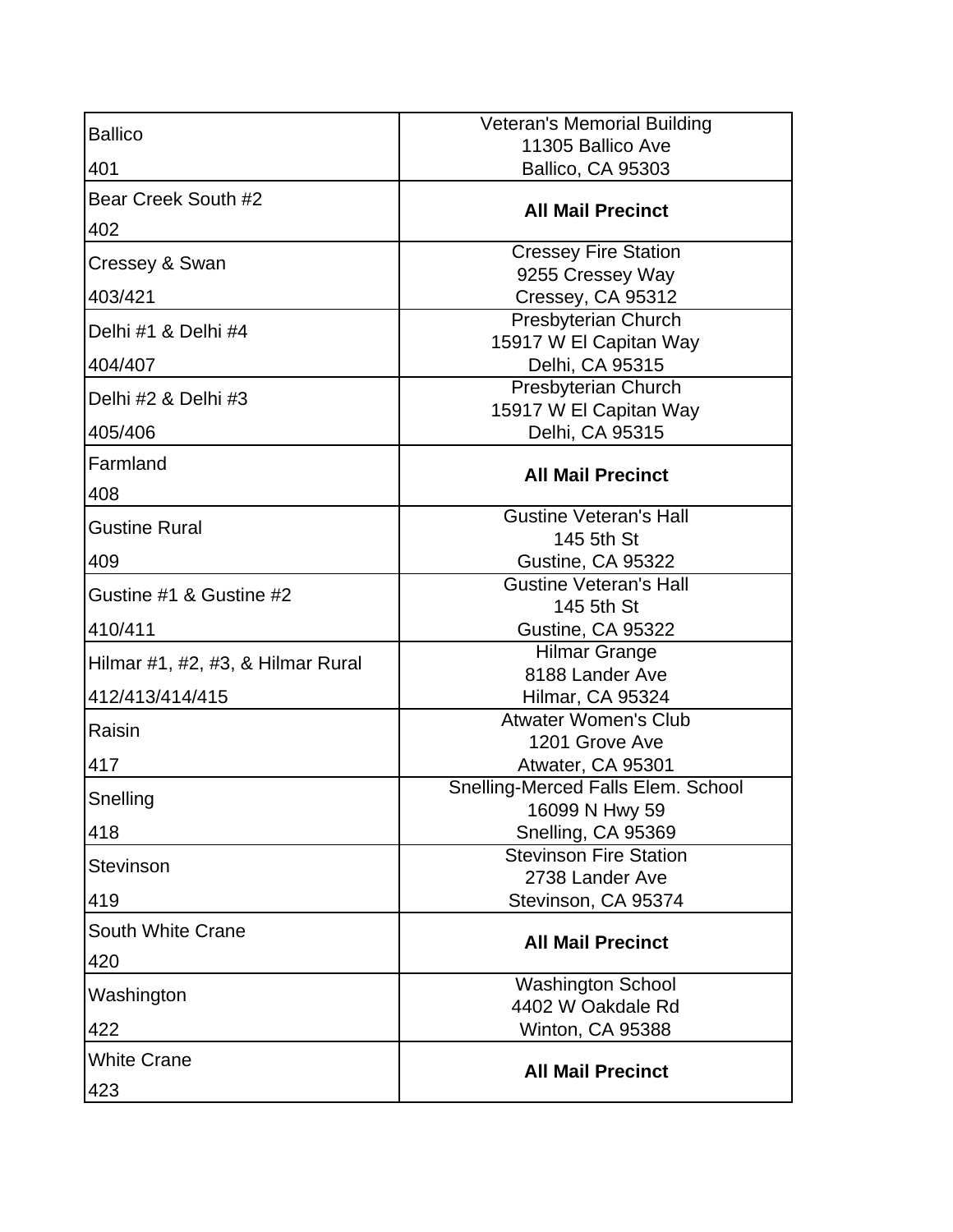| Winton #1 & Winton #2         | <b>Winton Community Hall</b>                             |
|-------------------------------|----------------------------------------------------------|
|                               | <b>Walnut &amp; Center</b>                               |
| 424/425                       | Winton, CA 95388                                         |
| Winton #3                     | <b>County Fire Station</b>                               |
|                               | 6825 N Winton Way                                        |
| 426                           | Winton, CA 95388                                         |
| Center & Monroe               | Los Banos City Hall                                      |
|                               | 520 J St                                                 |
| 501/518                       | Los Banos, CA 93635<br>Del Hale Hall                     |
| Dos Palos #1 & Dos Palos #2   | 931 Center St                                            |
| 502/503                       | Dos Palos, CA 93620                                      |
| El Nido #2                    |                                                          |
|                               | <b>All Mail Precinct</b>                                 |
| 504                           |                                                          |
| Los Banos #1 & Los Banos #5   | <b>Veteran's Memorial Hall</b>                           |
|                               | 615 E St                                                 |
| 505/509                       | Los Banos, CA 93635                                      |
| Los Banos #2 & Los Banos #3   | County Fire Station #71                                  |
|                               | 525 H St                                                 |
| 506/507                       | Los Banos, CA 93635<br>Los Banos Rec Center              |
| Los Banos #4 & Los Banos #8   | 903 Pacheco Blvd                                         |
| 508/512                       | Los Banos, CA 93635                                      |
|                               | Los Banos City Fire Station                              |
| Los Banos #6 & Los Banos #9   | 333 7th St                                               |
| 510/513                       | Los Banos, CA 93635                                      |
|                               | Los Banos City Fire Station                              |
| Los Banos #7                  | 1150 W "I" St                                            |
| 511                           | Los Banos, CA 93635                                      |
| Los Banos #10 & Los Banos #11 | Church of the Nazarene                                   |
|                               | 1238 Santa Barbara St                                    |
| 514/515                       | Los Banos, CA 93635                                      |
| Los Banos #12 & Los Banos #13 | <b>College Green Building</b>                            |
|                               | 1815 Scripps Dr                                          |
| 516/522                       | Los Banos, CA 93635                                      |
| Miller & Santa Rita           | Dos Palos Y Fire Station                                 |
|                               | 8047 Dairy Ln                                            |
| 517/521                       | Dos Palos, CA 93620<br>George Washington Carver Building |
| <b>South Dos Palos</b>        | 21475 Reynolds Ave                                       |
| 519                           | South Dos Palos, CA 93665                                |
|                               |                                                          |